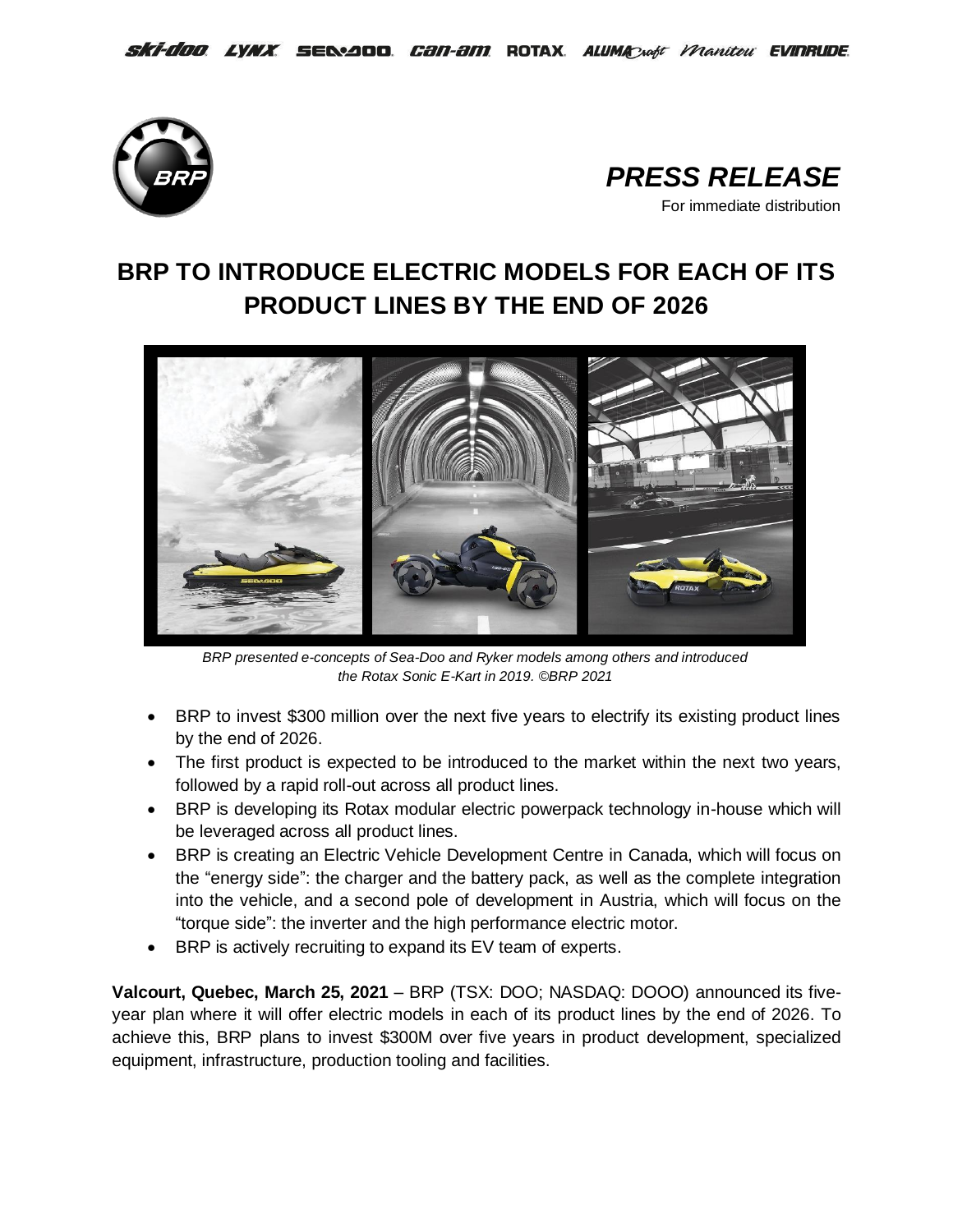"We have always said electrification was not a question of 'if' but a question of 'when'. Today, we're very excited to unveil more details of our plan to deliver market-shaping products that will enhance the consumer experience by offering new electric options," said José Boisjoli, President and CEO. "We are leveraging our engineering know-how and innovation capabilities to define the best strategy for developing electric-powered products," he added.

After developing and evaluating several concepts, BRP has made the bold decision to develop its Rotax modular electric powerpack technology which will be leveraged across all product lines enhancing the consumer experience by offering new electric options. To achieve this, BRP is expanding its Rotax electric power unit development infrastructure in Gunskirchen, Austria, and is also creating the BRP Electric Vehicle Development Centre, located in its hometown of Valcourt, Quebec, Canada. This facility will feature state-of-the-art equipment, including several sophisticated test benches and dynamometers, plus an ultramodern robotized manufacturing cell for electric batteries.

"We are thrilled to create our EV expertise centre, taking steps into the world of electrification,'' said Bernard Guy, Senior Vice-President, Global Product Strategy. "Experts on our EV team will feel the agility of a startup environment but will benefit from BRP's financial resources and stateof-the-art equipment to design our in-house technology," he added.

# **BRP's electric path**

In early 2019, BRP acquired assets of Alta Motors, an electric motorcycle manufacturer, and commercialized the Rotax Sonic E-Kart, which is currently in operation at the Rotax MAX Dome in Linz, Austria. A few months later, it showcased e-concepts at Club BRP 2019 to give a glimpse of what the future could hold for both its current product lines and for other potential segments. BRP has produced several battery-electric, hybrid-electric and even fuel cell-electric vehicles over the years. Today's announcement brings BRP's electric journey further into focus, with a clear vision and firm plans to roll out its electric products.

## **Expanding BRP's electric vehicle development team**

The R&D team is expanding quickly, and BRP is recruiting for several positions as it moves to the next phase of its electric propulsion technology development. With involvement from Quebec, Austria, Finland and the United States, BRP's top talent worldwide, including hundreds of engineers and specialized technicians, will work together to develop and produce electric vehicles at BRP.

For more information on employment opportunities with BRP EV R&D centers, please visit [careers.brp.com/electric.](https://careers.brp.com/electric)

## **About BRP**

We are a global leader in the world of powersports vehicles, propulsion systems and boats, built on over 75 years of ingenuity and intensive consumer focus. Our portfolio of industry-leading and distinctive products includes Ski-Doo and Lynx snowmobiles, Sea-Doo watercraft, Can-Am onand off-road vehicles, Alumacraft, Manitou, Quintrex boats and Rotax marine propulsion systems